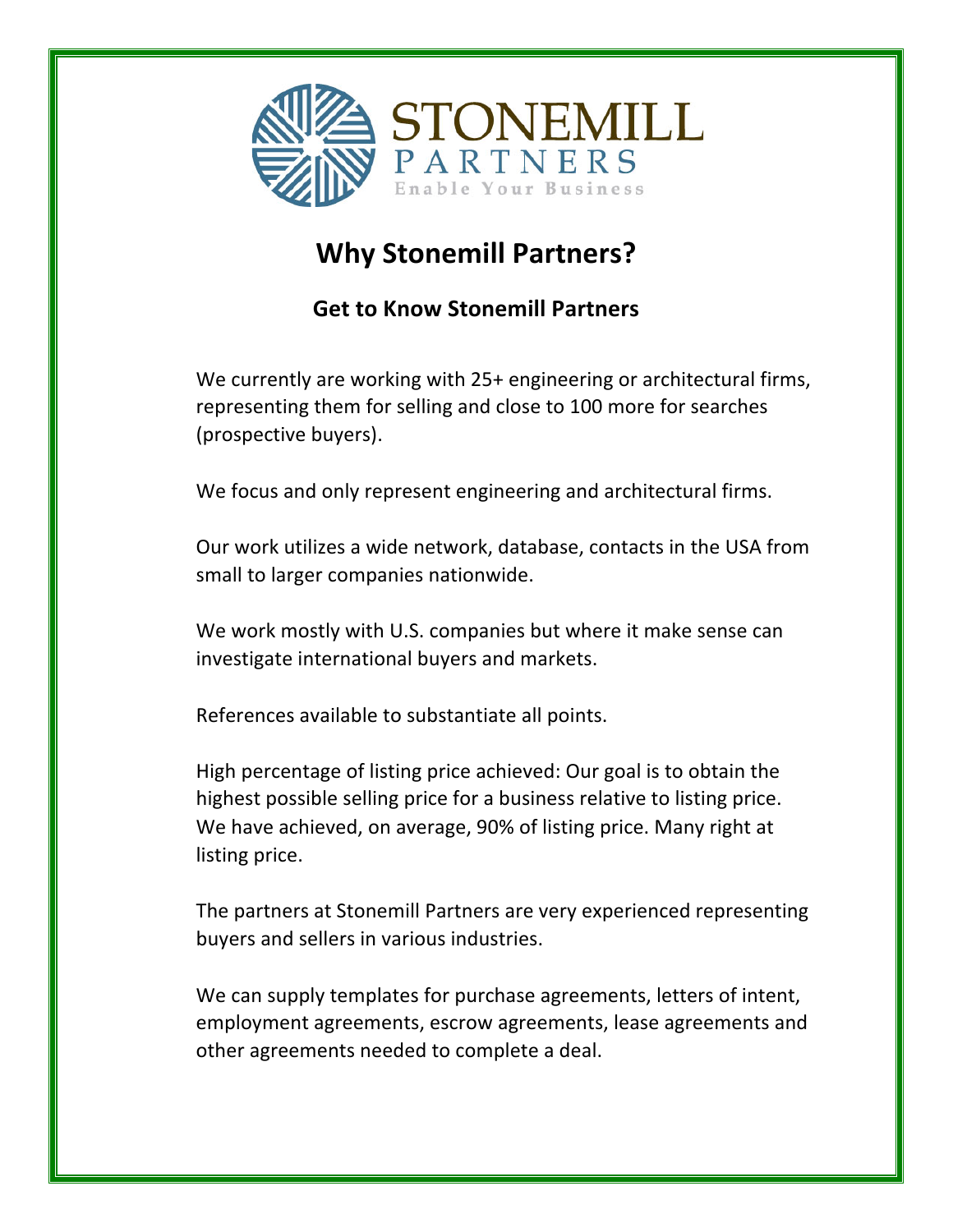One of the very first steps is to perform a thorough valuation complete with a full report using different valuation models that are used to lead a seller towards the optimum listing price.

With our extensive marketing background, we develop optimum marketing materials to go to market with: general information, more specific information without disclosing the identity of the firm for sale, followed by very specific information once a non-disclosure agreement is signed between us and a prospective buyer. All marketing materials to be approved by you.

We coordinate and facilitate all initial conference calls or visits once a prospective buyer has reviewed the information available and has signed a non-disclosure agreement with us.

We carry out timeline management for buyer and seller, each step of the way once a Letter of Intent is accepted.

Stonemill Partners work very closely with buyers as it relates to banking, SBA backed financing, procedures, documentation required, approvals, valuations, etc.

We oversee the due diligence process for the buyer: suggested items to collect, collecting and organizing the information and distributing information to buyer from the seller.

We provide a communication template, outline and ideas used for the announcement of the impending sale/merger to employees for both buyer and seller, at the appropriate time.

We have a library of articles available related to when to sell a business with more thought leadership content continuously being developed.